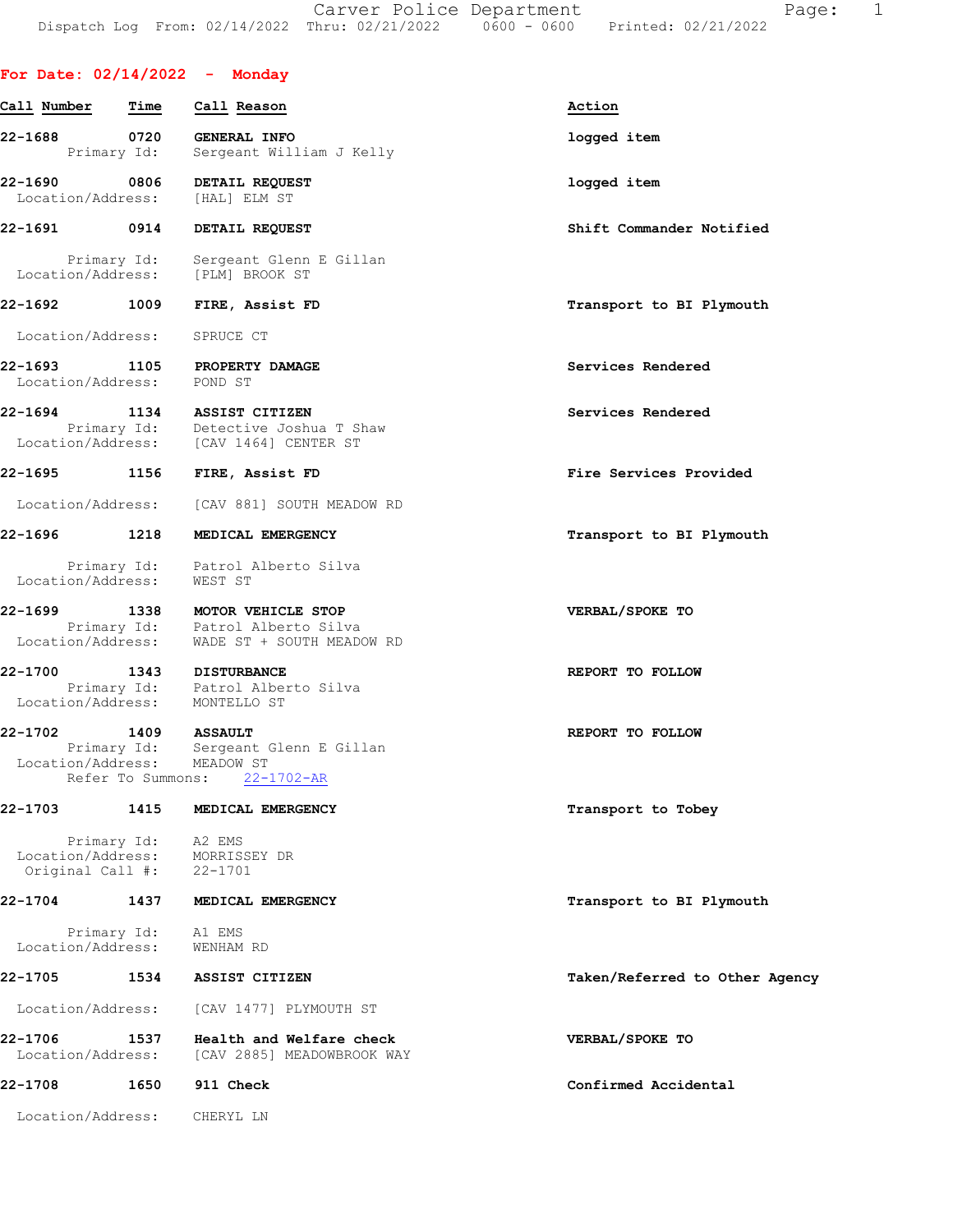Carver Police Department Fage: 2

Dispatch Log From: 02/14/2022 Thru: 02/21/2022 0600 - 0600 Printed: 02/21/2022 22-1710 1829 MEDICAL EMERGENCY No transport, patient refusal Primary Id: A2 EMS Location/Address: CENTER ST 22-1711 1834 ANIMAL COMPLAINT Taken/Referred to Other Agency Location/Address: [CAV 2751] MAIN ST 22-1712 1844 ANIMAL COMPLAINT Unfounded Primary Id: ANIMAL CONTROL OFFICER Elise A Senior Location/Address: PLYMOUTH ST + LACEY LN 22-1713 1849 SUSPICIOUS ACTIVITY VERBAL/SPOKE TO Primary Id: Sergeant Joseph R Ritz Location/Address: [CAV 1174] NORTH MAIN ST 22-1714 2257 DISTURBANCE VERBAL/SPOKE TO Primary Id: Patrol David Heikkila Location/Address: MONTELLO ST For Date: 02/15/2022 - Tuesday 22-1716 0008 Plaza Check Plaza checked Primary Id: Sergeant Matthew T Rayner Location/Address: [CAV 138] MAIN ST 22-1717 0031 BUILDING CHECK logged item Primary Id: Patrol Derrick E Ostiguy Location: USA, BREW44, NOURIA, SHAWS, CVS 22-1718 0100 Plaza Check Plaza checked Primary Id: Sergeant Matthew T Rayner Location/Address: [CAV 1444] SOUTH MAIN ST 22-1719 0107 BUILDING CHECK logged item Primary Id: Patrol Derrick E Ostiguy Location: CORNERSTONES, TOMS, CUMBIES 22-1720 0138 BUILDING CHECK logged item Primary Id: Patrol Derrick E Ostiguy Location: QUICKEEZ, NORFOLK POWER 22-1721 0242 ALARM, BURGLAR Building Checked/Secured Location/Address: [CAV 387] NORTH MAIN ST 22-1722 0459 911 Check Confirmed Accidental Primary Id: Patrol Derrick E Ostiguy Location/Address: HIGH ST 22-1725 0901 MEDICAL EMERGENCY **120 CONTACT 120 PERITM** Transport to BI Plymouth Primary Id: A2 EMS Location/Address: [CAV 1940] STONEYBROOK WAY 22-1726 0952 CIVIL MATTER VERBAL/SPOKE TO Primary Id: Patrol Derrick E Ostiguy Location/Address: [CAV 1938] RAINY WAY 22-1727 0954 MEDICAL EMERGENCY Transport to BI Plymouth Primary Id: A2 EMS Location/Address: DAVID RD

22-1728 0955 911 Check logged item Location: UNKNOWN 22-1729 1025 911 Check logged item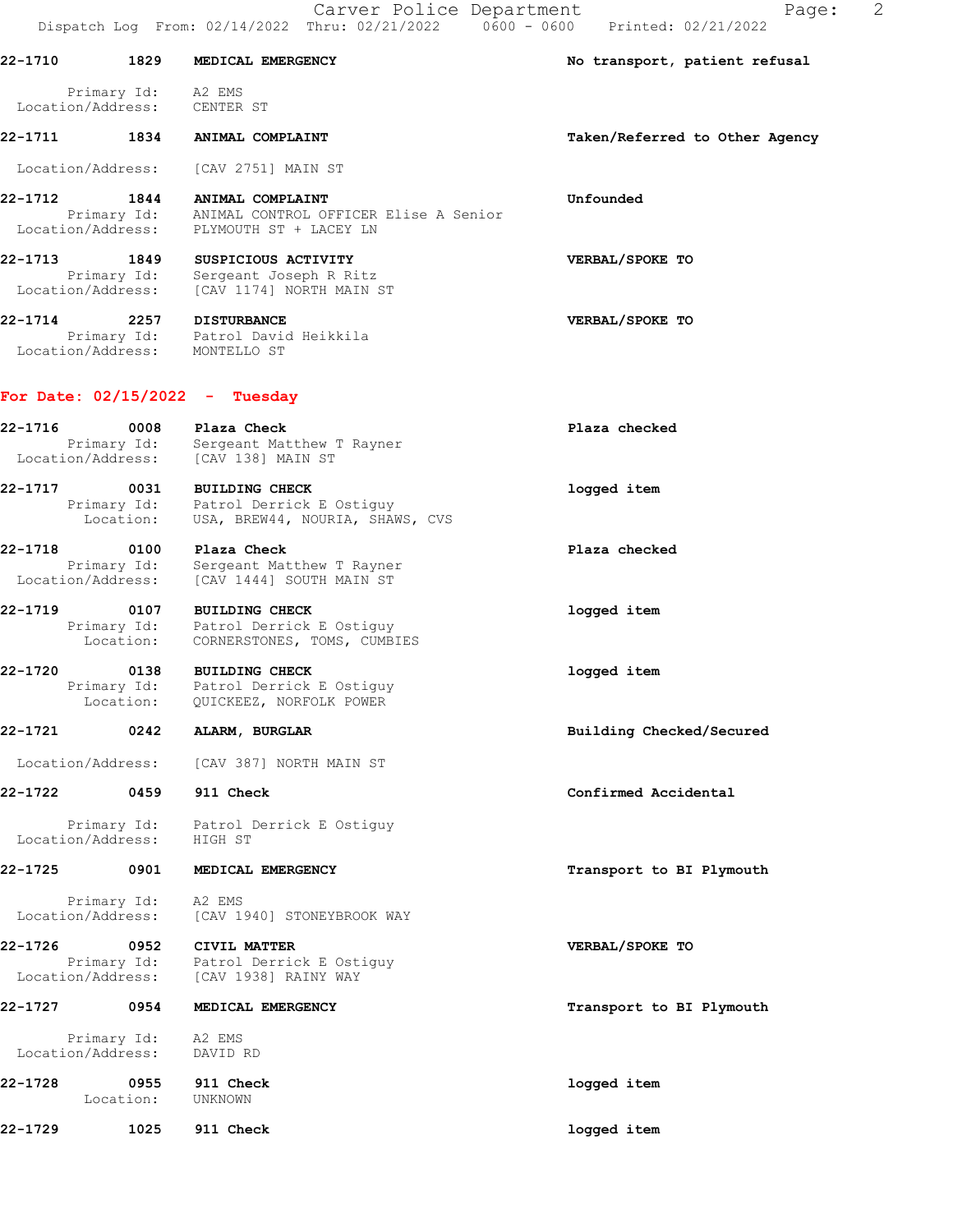|                                   |                                  | Carver Police Department<br>Dispatch Log From: 02/14/2022 Thru: 02/21/2022 0600 - 0600 Printed: 02/21/2022 | 3<br>Page:               |
|-----------------------------------|----------------------------------|------------------------------------------------------------------------------------------------------------|--------------------------|
| Location/Address:                 |                                  | [CAV 1464] CENTER ST                                                                                       |                          |
| 22-1730                           | 1048                             | <b>BUILDING CHECK</b>                                                                                      | logged item              |
|                                   |                                  | Primary Id: Patrol Michael Wall<br>Location/Address: [CAV 239] SOUTH MEADOW RD                             |                          |
| 22-1731                           | 1118                             | <b>FOLLOW-UP</b><br>Primary Id: Patrol Derrick E Ostiguy<br>Location/Address: [CAV 1938] RAINY WAY         | VERBAL/SPOKE TO          |
| 22-1732 1118                      |                                  | FIRE, Assist FD                                                                                            | Fire Services Provided   |
| Location/Address:                 |                                  | Primary Id: Patrol Alberto Silva<br>BEAVER DAM RD                                                          |                          |
|                                   |                                  | 22-1733 1120 PROPERTY FOUND                                                                                | REPORT TO FOLLOW         |
|                                   | Primary Id:<br>Location/Address: | Sergeant Matthew T Rayner<br>[CAV 23] PLYMOUTH ST                                                          |                          |
| 22-1734<br>Location/Address:      | 1200                             | ANIMAL COMPLAINT<br>[CAV 2751] MAIN ST                                                                     | VERBAL/SPOKE TO          |
| 22-1735 1224<br>Location/Address: |                                  | ANIMAL COMPLAINT<br>[PLM] ELM ST                                                                           | VERBAL/SPOKE TO          |
| 22-1736<br>Location/Address:      | 1303                             | MOTOR VEHICLE COMPLAINT<br>PLYMOUTH ST                                                                     | VERBAL/SPOKE TO          |
| 22-1738                           | 1342                             | MEDICAL EMERGENCY                                                                                          | Transport to BI Plymouth |
| Location/Address:                 | Primary Id:                      | A2 EMS<br>WARD ST EXT                                                                                      |                          |
| 22-1740                           |                                  | 1348 FOLLOW-UP<br>Primary Id: Patrol Michael Wall<br>Location/Address: [CAV 2283] WILLIAM ST               | logged item              |
| 22-1739                           | 1349                             | DETAIL REQUEST                                                                                             | Shift Commander Notified |
| Location/Address: HIGH ST         |                                  |                                                                                                            |                          |
| 22-1741                           | 1520                             | <b>MEDICAL EMERGENCY</b>                                                                                   | Transport to BI Plymouth |
| Location/Address:                 |                                  | JILL MARIE DR                                                                                              |                          |
| 22-1742 1527                      |                                  | MEDICAL EMERGENCY                                                                                          | Transport to BI Plymouth |
| Location/Address:                 |                                  | ARROWHEAD LN                                                                                               |                          |
| 22-1744                           | 1632<br>Primary Id:              | ANIMAL COMPLAINT<br>ANIMAL CONTROL OFFICER Elise A Senior<br>Location/Address: [CAV 1674] MEADOW ST        | logged item              |
| 22-1745<br>Location/Address:      | 1644                             | 911 Check<br>MAIN ST                                                                                       | logged item              |
| 22-1746                           | 1707<br>Primary Id:              | Keep The Peace<br>Sergeant Dennis T Rizzuto Jr                                                             | Services Rendered        |
|                                   |                                  | Location/Address: [CAV 2504] CENTER ST                                                                     |                          |

22-1748 1743 Property LOST logged item Location: BETWEEN LILIIAN WAY + RTE 44 22-1749 1753 GENERAL INFO (POLICE) logged item

22-1750 1814 Property LOST logged item Location: POSSIBLY SAVERY AREA

22-1751 1912 ASSAULT Services Rendered Primary Id: Patrol David Heikkila Location/Address: [CAV 1464] CENTER ST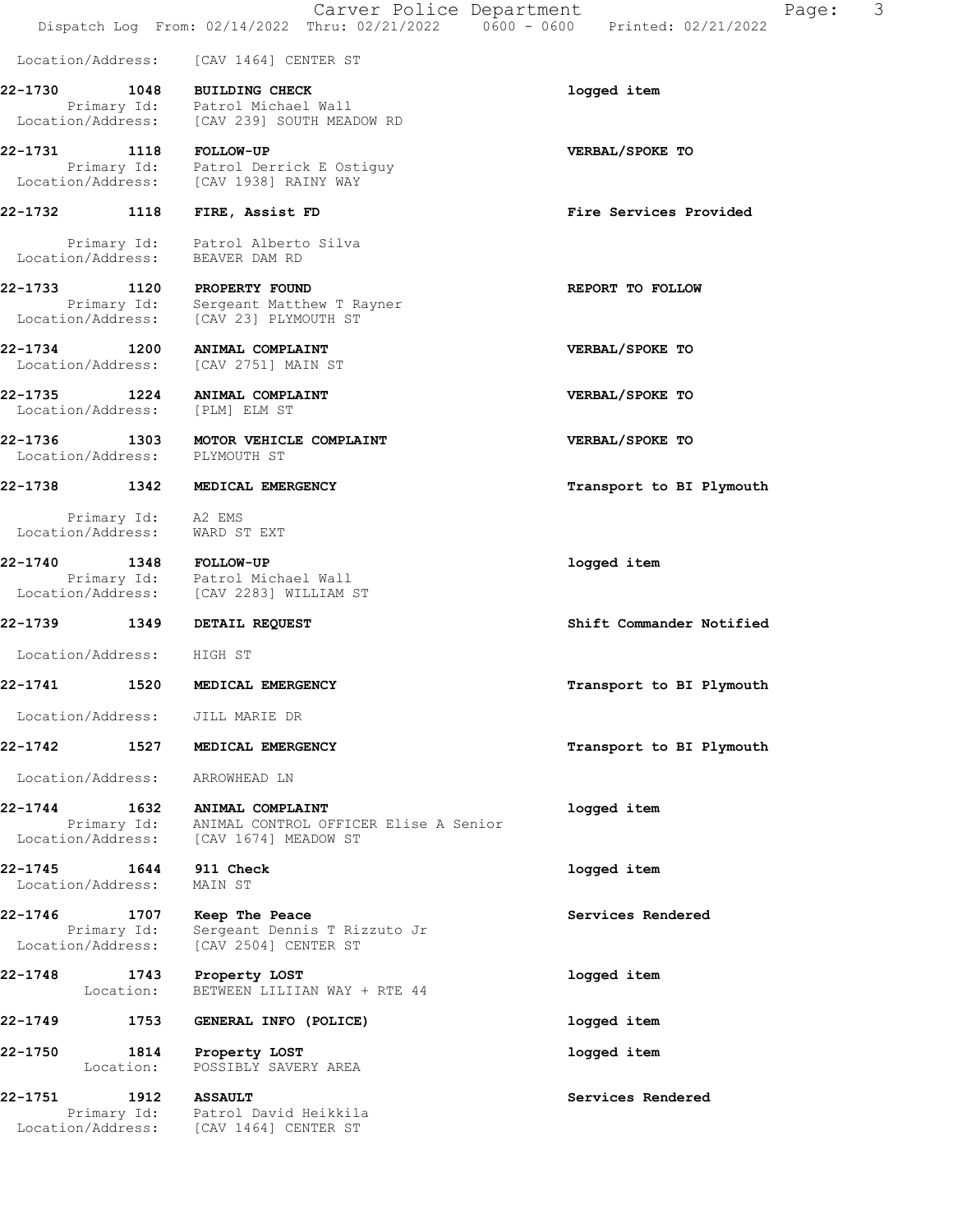|                                   |                   | Carver Police Department                                                              | 4<br>Page:<br>Dispatch Log From: 02/14/2022 Thru: 02/21/2022   0600 - 0600   Printed: 02/21/2022 |
|-----------------------------------|-------------------|---------------------------------------------------------------------------------------|--------------------------------------------------------------------------------------------------|
|                                   | Refer To Summons: | $22 - 1751 - AR$                                                                      |                                                                                                  |
| 22-1752                           | 1938              | FIRE, Assist FD                                                                       | Fire Services Provided                                                                           |
| Location/Address:                 |                   | MEADOWBROOK WAY                                                                       |                                                                                                  |
| 22-1753 2008                      |                   | DETAIL REQUEST                                                                        | Shift Commander Notified                                                                         |
| Location/Address:                 | Primary Id:       | Sergeant Dennis T Rizzuto Jr<br>[BRI] HIGH ST                                         |                                                                                                  |
| 22-1755 2101<br>Location/Address: | Primary Id:       | <b>MISSING PERSON</b><br>Sergeant Dennis T Rizzuto Jr<br>[CAV 2399] PLYMOUTH ST       | REPORT TO FOLLOW                                                                                 |
| 22-1756 2119<br>Location/Address: |                   | MOTOR VEHICLE STOP<br>[CAV 375] NORTH MAIN ST                                         | VERBAL/SPOKE TO                                                                                  |
| 22-1757 2142                      |                   | DETAIL REQUEST<br>Location/Address: [WEG] N MAIN ST                                   | logged item                                                                                      |
|                                   |                   | For Date: $02/16/2022 -$ Wednesday                                                    |                                                                                                  |
|                                   | 0043              | <b>BUILDING CHECK</b>                                                                 | Building Checked/Secured                                                                         |
|                                   |                   | Primary Id: Patrol Joshua J McDermott<br>Location/Address: [CAV 266] MAIN ST          |                                                                                                  |
| 22-1760                           | 0054              | <b>BUILDING CHECK</b>                                                                 | Building Checked/Secured                                                                         |
|                                   |                   | Primary Id: Patrol Joshua J McDermott<br>Location/Address: [CAV 236] TREMONT ST       |                                                                                                  |
| 22-1761 0056                      |                   | <b>BUILDING CHECK</b>                                                                 | Building Checked/Secured                                                                         |
|                                   |                   | Primary Id: Patrol Joshua J McDermott<br>Location/Address: [CAV 1576] TREMONT ST      |                                                                                                  |
| 22-1762                           | 0107              | <b>BUILDING CHECK</b>                                                                 | Building Checked/Secured                                                                         |
|                                   | Primary Id:       | Patrol Joshua J McDermott<br>Location/Address: [CAV 1440] TREMONT ST                  |                                                                                                  |
| 22-1763                           | 0600              | MEDICAL EMERGENCY                                                                     | Transport to Tobey                                                                               |
| Location/Address:                 |                   | TRUMAN CT                                                                             |                                                                                                  |
| 22-1764                           | 0655              | <b>BUILDING CHECK</b>                                                                 | Building Checked/Secured                                                                         |
|                                   |                   | Primary Id: Patrol Joshua J McDermott<br>Location/Address: [CAV 239] SOUTH MEADOW RD  |                                                                                                  |
| 22-1765 0700<br>Location/Address: |                   | MEDICAL EMERGENCY<br>GREAT MEADOW DR                                                  | logged item                                                                                      |
| 22-1766<br>Location/Address:      | 0713              | <b>BUILDING CHECK</b><br>Primary Id: Patrol Michael Wall<br>[CAV 239] SOUTH MEADOW RD | logged item                                                                                      |
| 22-1768 0856<br>Location/Address: |                   | <b>SERVE SUMMONS</b><br>[CAV 2751] MAIN ST                                            | Served in hand                                                                                   |
| 22-1769<br>Location/Address:      | 0919              | <b>BUILDING CHECK</b><br>[CAV 239] SOUTH MEADOW RD                                    | REPORT TO FOLLOW                                                                                 |

22-1770 0922 COMMUNITY MEETING logged item Primary Id: Sergeant Glenn E Gillan Location/Address: LAKEVIEW ST

22-1771 0932 RECORDS REQUEST Services Rendered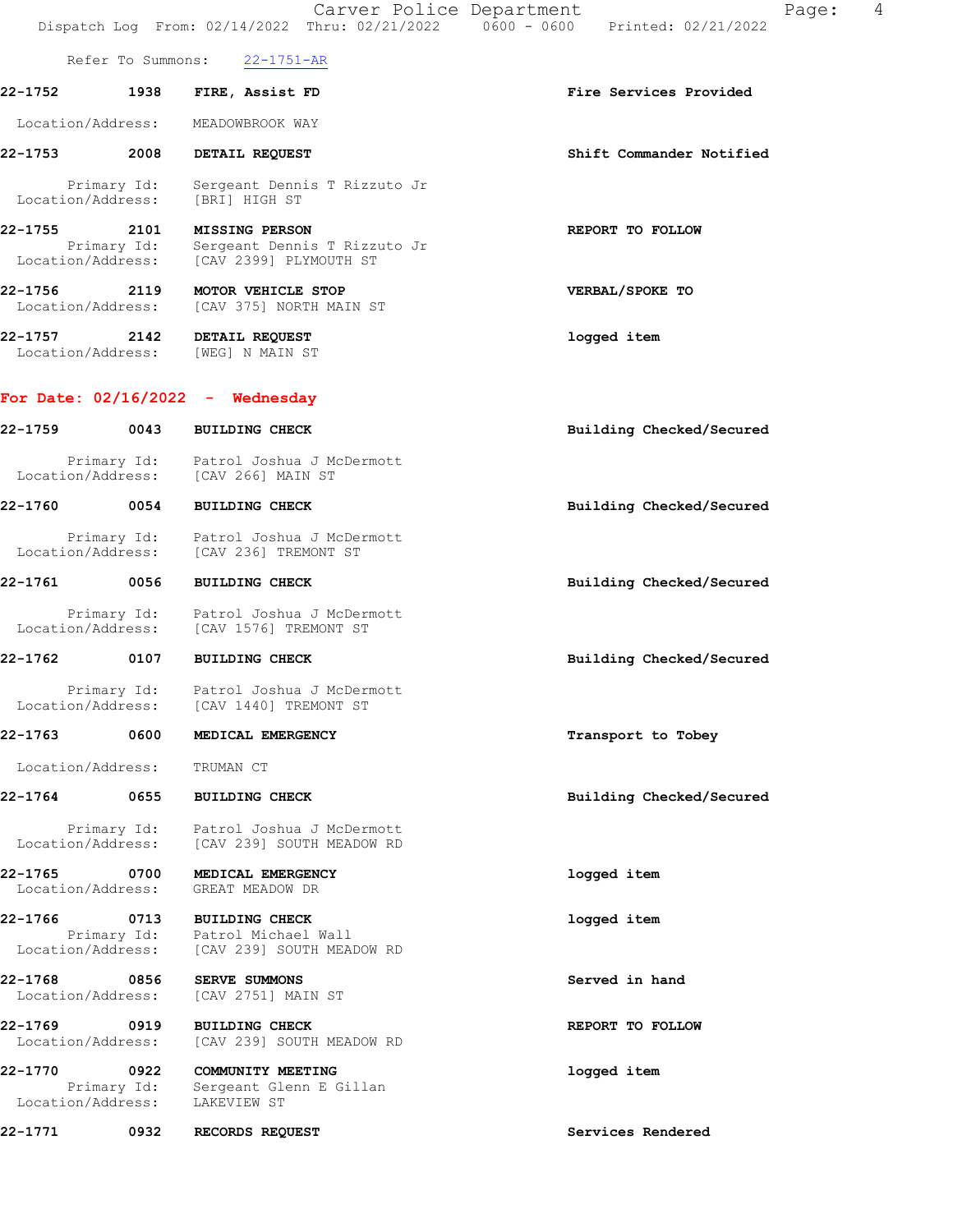Location/Address: [CAV 1464] CENTER ST

22-1772 0934 RECORDS REQUEST Services Rendered Location/Address: [CAV 1464] CENTER ST

22-1773 0936 DETAIL REQUEST logged item Location/Address: [CAV 1464] CENTER ST

22-1774 0936 RECORDS REQUEST Services Rendered Location/Address: [CAV 1464] CENTER ST

22-1775 1009 ASSIST OTHER AGENCY logged item Location/Address: [CAV 1464] CENTER ST

22-1776 1016 ASSIST CITIZEN logged item Location/Address: [CAV 1464] CENTER ST

22-1777 1045 ASSIST CITIZEN logged item Location/Address: [CAV 1464] CENTER ST

Primary Id: Sergeant Joseph R Ritz<br>ion/Address: [CAV 29] MAIN ST Location/Address:

22-1779 1129 ASSIST OTHER AGENCY logged item Location/Address: [CAV 1464] CENTER ST

 Primary Id: Sergeant Joseph R Ritz Location/Address: [CAV 239] SOUTH MEADOW RD

22-1781 1211 BUILDING CHECK 10 22-1781 1099ed item Primary Id: Patrol Michael Wall Location/Address: [CAV 239] SOUTH MEADOW RD

22-1783 1315 FOLLOW-UP REPORT TO FOLLOW Primary Id: Detective Joshua T Shaw Location/Address: [CAV 1827] LEONARD ST

22-1784 1321 ASSIST OTHER AGENCY Services Rendered Location/Address: [CAV 514] NORTH MAIN ST

22-1785 1329 MOTOR VEHICLE STOP VERBAL/SPOKE TO Primary Id: Sergeant Glenn E Gillan Location/Address: [CAV 1024] MAIN ST

 Primary Id: Sergeant Joseph R Ritz Location/Address: [CAV 239] SOUTH MEADOW RD

22-1788 1412 BUILDING CHECK logged item Primary Id: Patrol Michael Wall Location/Address: [CAV 29] MAIN ST

 Primary Id: Sergeant Joseph R Ritz Location/Address: [CAV 29] MAIN ST

22-1792 1527 Youth Complaint VERBAL/SPOKE TO Primary Id: Sergeant Joseph R Ritz Location/Address: [CAV 952] CARVER SQUARE BLVD

 Primary Id: A2 EMS Location/Address: [MID] ROCKY MEADOW ST Original Call #: 22-1793

22-1778 1059 BUILDING CHECK Building Checked/Secured

22-1780 1136 BUILDING CHECK Building Checked/Secured

22-1786 1339 BUILDING CHECK Building Checked/Secured

22-1789 1424 BUILDING CHECK Building Checked/Secured

22-1794 1555 MEDICAL EMERGENCY Transport to Hospital, Other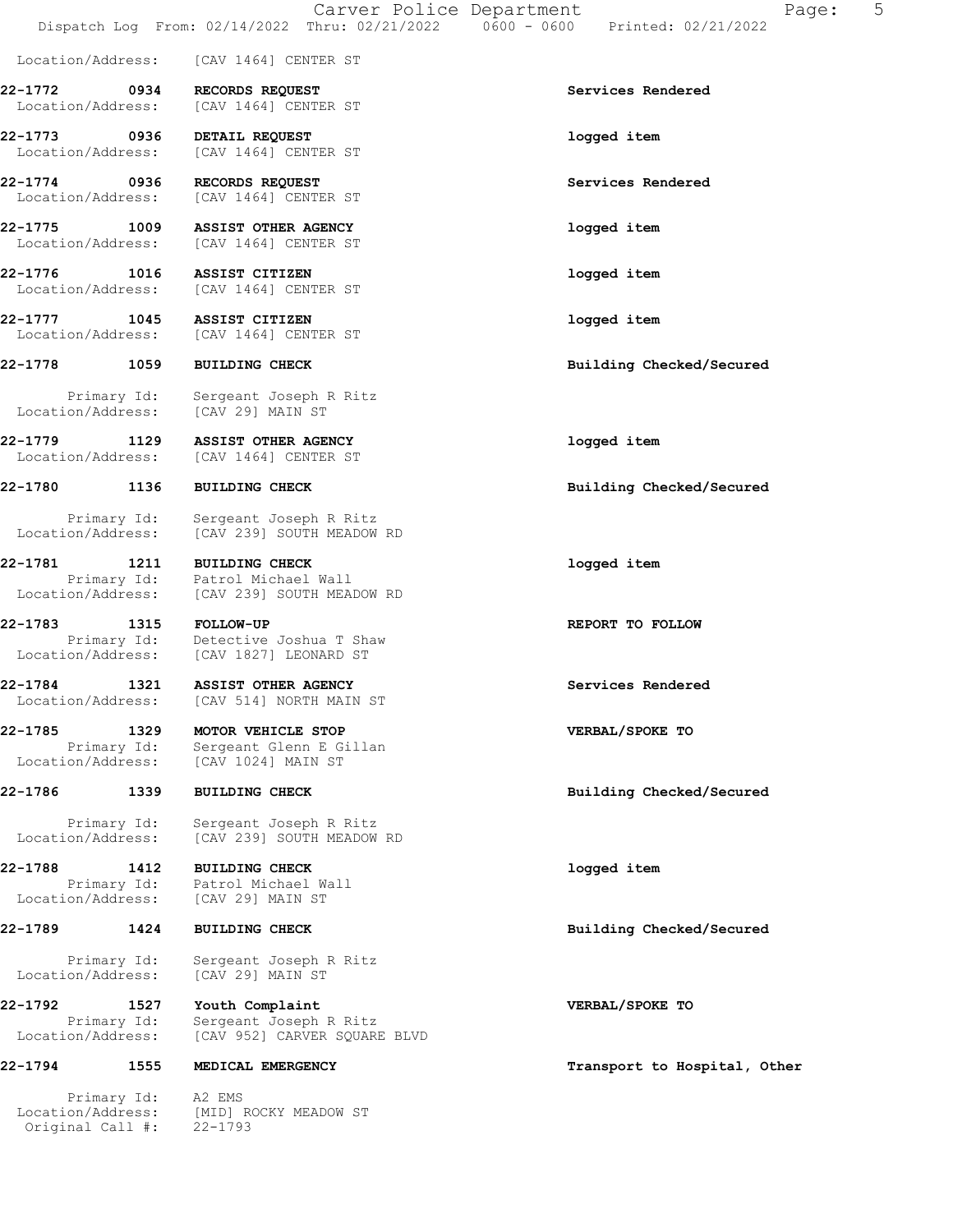| 22-1798           | 1948               | MEDICAL EMERGENCY | Transport to BI Plymouth |
|-------------------|--------------------|-------------------|--------------------------|
| Location/Address: | Primary Id: A2 EMS | CHERYL LN         |                          |

22-1799 2102 BUILDING CHECK Shift Commander Notified

 Primary Id: Sergeant Dennis T Rizzuto Jr Location/Address: [CAV 667] NORTH MAIN ST

### For Date: 02/17/2022 - Thursday

22-1801 0110 BUSINESS CHECK logged item Primary Id: Sergeant William J Kelly Location/Address: [CAV 461] MAIN ST

22-1802 0115 BUSINESS CHECK logged item Primary Id: Sergeant William J Kelly Location/Address: [CAV 1574] NORTH MAIN ST

22-1803 0117 BUSINESS CHECK logged item Primary Id: Sergeant William J Kelly Location/Address: [CAV 375] NORTH MAIN ST

22-1804 0118 BUILDING CHECK logged item Primary Id: Patrol Derrick E Ostiguy Location: BERRY GUYS, NOURIA, ACME, 300 TREMONT

22-1805 0125 BUSINESS CHECK **120 CHECK** 22-1805 10gged item Primary Id: Sergeant William J Kelly Location/Address: [CAV 667] NORTH MAIN ST

22-1806 0139 BUSINESS CHECK Plaza checked Primary Id: Sergeant William J Kelly Location/Address: [CAV 141] NORTH MAIN ST

22-1807 0232 BUILDING CHECK logged item Primary Id: Patrol Derrick E Ostiguy Location: SAMPSONS, COA, DAVES

22-1808 0256 BUILDING CHECK logged item Primary Id: Patrol Derrick E Ostiguy Location: SAVERY, HIGH SCHOOL, CARVER SQUARE

22-1809 0334 BUILDING CHECK logged item Primary Id: Sergeant William J Kelly Location/Address: COMMERCE WAY

22-1811 0707 BUILDING CHECK logged item Primary Id: Patrol Michael Wall Location/Address: [CAV 239] SOUTH MEADOW RD

22-1812 0752 MOTOR VEHICLE STOP VERBAL/SPOKE TO Location/Address: MAIN ST + SOUTH MEADOW RD

### 22-1813 0802 BUILDING CHECK Neighborhood checked

Primary Id: Sergeant Glenn E Gillan<br>Location/Address: [CAV 250] SOUTH MEADOW P [CAV 250] SOUTH MEADOW RD

22-1814 0807 BUILDING CHECK logged item Primary Id: Patrol Michael Wall<br>ion/Address: [CAV 29] MAIN ST Location/Address:

22-1815 0847 Health and Welfare check Services Rendered Primary Id: Patrol Alberto Silva Vicinity of: TREMONT ST

22-1816 0916 MEDICAL EMERGENCY Transport to BI Plymouth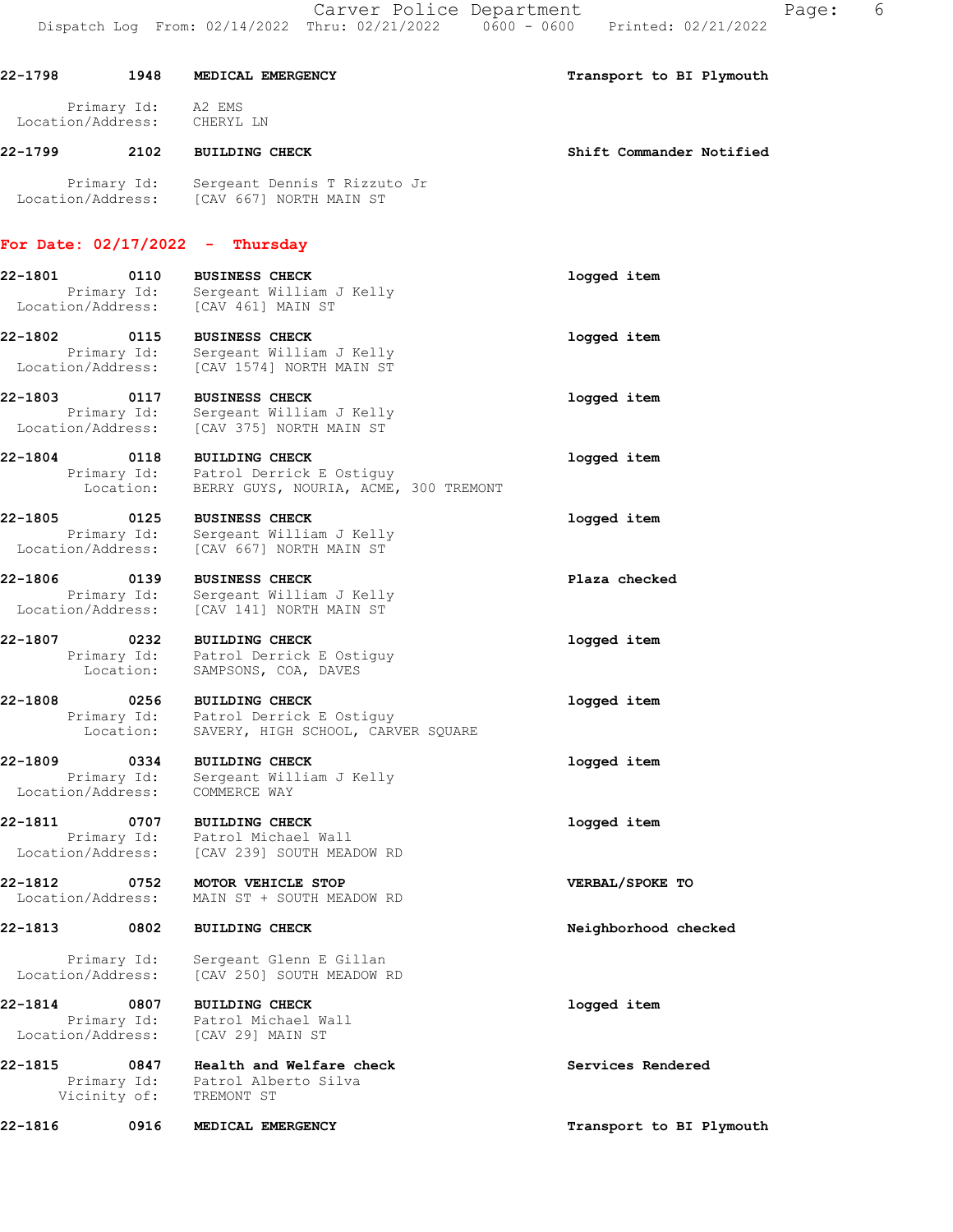| Location/Address:                 |                                                    | WARD ST EXT                                                                                                                                      |                                |
|-----------------------------------|----------------------------------------------------|--------------------------------------------------------------------------------------------------------------------------------------------------|--------------------------------|
| 22-1818                           |                                                    | 1003 MOTOR VEHICLE STOP<br>Vicinity of: [CAV 525] PURCHASE ST                                                                                    | VERBAL/SPOKE TO                |
| 22-1819 1027<br>Location/Address: |                                                    | MOTOR VEHICLE STOP<br>PURCHASE ST                                                                                                                | VERBAL/SPOKE TO                |
|                                   |                                                    | 22-1820 1055 Fingerprint Citizen ID<br>Location/Address: [CAV 1464] CENTER ST                                                                    | Services Rendered              |
|                                   |                                                    | 22-1821 1154 ASSIST CITIZEN                                                                                                                      | Taken/Referred to Other Agency |
|                                   |                                                    | Location/Address: CRYSTAL LAKE DR                                                                                                                |                                |
| 22-1822                           |                                                    | 1310 MOTOR VEHICLE ACCIDENT<br>Primary Id: Patrol Alberto Silva<br>Location/Address: SOUTH MAIN ST + TREMONT ST<br>Refer To Accident: 22-1822-AC | REPORT TO FOLLOW               |
| 22-1823 1322                      |                                                    | Health and Welfare check<br>Location/Address: [CAV 89] NORTH MAIN ST                                                                             | VERBAL/SPOKE TO                |
| 22-1827 1448                      |                                                    | MOTOR VEHICLE STOP                                                                                                                               | Citation/Warning Issued        |
|                                   |                                                    | Location/Address: [CAV 2550] PURCHASE ST                                                                                                         |                                |
| $22 - 1828$                       | 1509                                               | MEDICAL EMERGENCY                                                                                                                                | No transport, patient refusal  |
|                                   |                                                    | Location/Address: [CAV 240] FULLER ST                                                                                                            |                                |
| 22-1829                           | $\frac{1521}{P \text{rimary Id:}}$<br>Vicinity of: | Youth Complaint<br>Sergeant Dennis T Rizzuto Jr<br>CENTER ST                                                                                     | Could Not Locate               |
| 22-1832                           | 1614                                               | DETAIL REQUEST                                                                                                                                   | Shift Commander Notified       |
| Location/Address:                 | Primary Id:                                        | Sergeant Joseph R Ritz<br>MAIN ST + SOUTH MEADOW RD                                                                                              |                                |
|                                   |                                                    | 22-1833 1633 Serve Harassment Order<br>Primary Id: Patrol Brandon W Rudolph<br>Location/Address: [CAV 1513] JOWETT ST                            | Served in hand                 |
| 22-1834                           | 1928                                               | <b>ARREST</b><br>Primary Id: Patrol Brandon W Rudolph<br>Location/Address: [CAV 1464] CENTER ST<br>Refer To Arrest: 22-1834-AR                   | Arrest(s) Made                 |
| 22-1835                           | 1930                                               | MEDICAL EMERGENCY                                                                                                                                | No transport, patient refusal  |
|                                   | Primary Id:                                        | A2 EMS<br>Location/Address: [CAV 2694] LAKEVIEW ST                                                                                               |                                |
| 22-1836                           |                                                    | 1942 ASSIST CITIZEN<br>Primary Id: Patrol Lawrence Page<br>Location/Address: WAREHAM ST                                                          | Services Rendered              |
| 22-1837                           | 2102                                               | ASSIST CITIZEN                                                                                                                                   | Shift Commander Notified       |
| Location/Address:                 | Primary Id:                                        | Sergeant Joseph R Ritz<br>RICKARD ST                                                                                                             |                                |
| 22-1838                           | 2103                                               | 911 Check                                                                                                                                        | Confirmed Accidental           |
|                                   | Primary Id:                                        | Dispatcher Rebecca L Anctil                                                                                                                      |                                |

22-1839 2132 911 Check Confirmed Accidental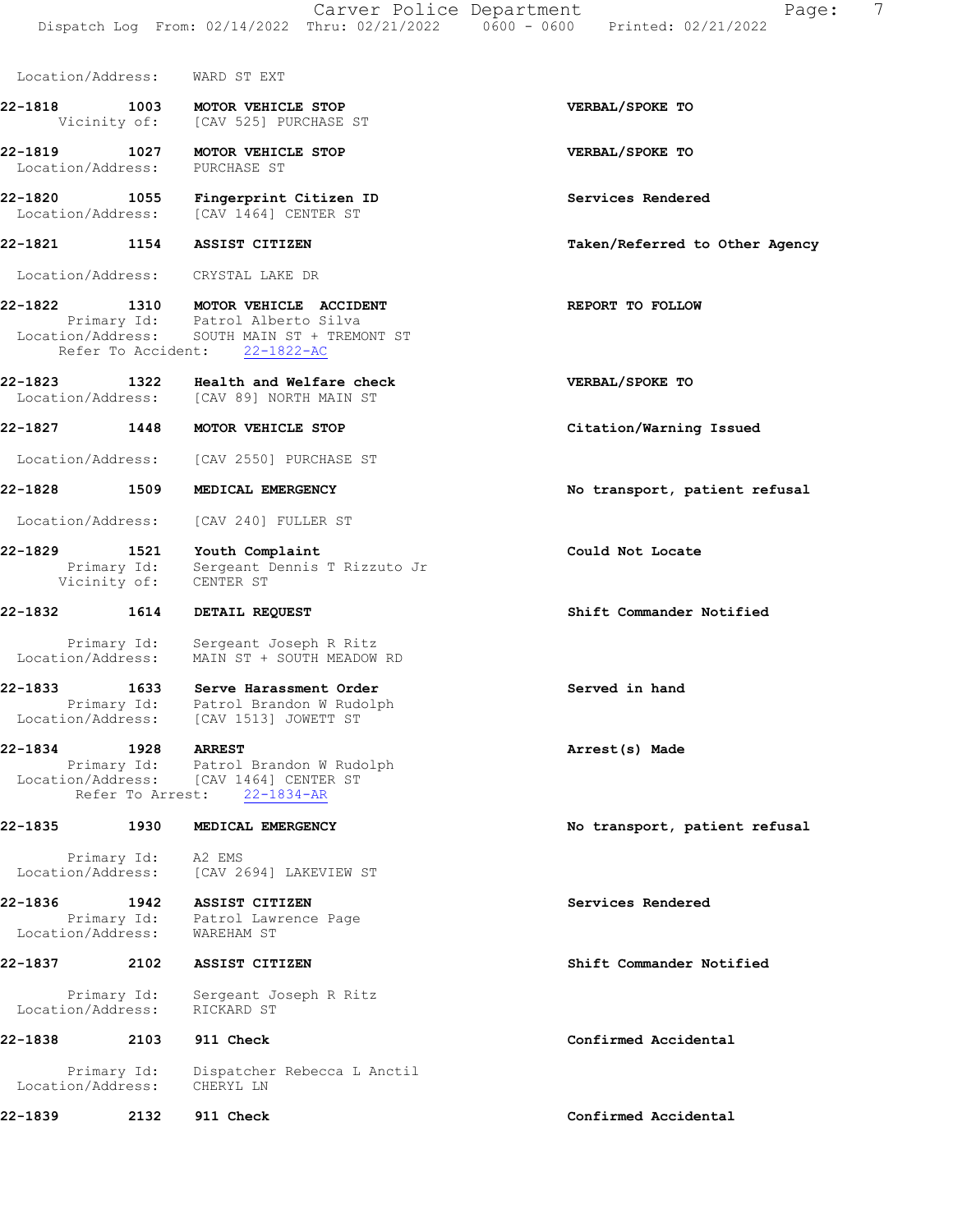Primary Id: Dispatcher Rebecca L Anctil Location/Address: CHERYL LN

# 22-1841 2205 MEDICAL EMERGENCY **1200 CONTACT 1200 MEDICAL** EMERGENCY

 Location/Address: [CAV 2472] CHURCH ST Original Call #: 22-1840

# 22-1842 2317 911 Check Confirmed Accidental

 Primary Id: Dispatcher Rebecca L Anctil Location/Address: PLYMOUTH ST

## For Date: 02/18/2022 - Friday

22-1844 0023 911 Check Confirmed Accidental Location/Address: HIGH ST 22-1845 0026 DETAIL REQUEST Shift Commander Notified Primary Id: Sergeant William J Kelly Location/Address: [PLY] SUMMER ST 22-1846 0105 BUSINESS CHECK 1ogged item<br>Primary Id: Sergeant William J Kelly<br>Location/Address: [CAV 1600] NORTH MAIN ST Sergeant William J Kelly [CAV 1600] NORTH MAIN ST 22-1847 0131 BUSINESS CHECK logged item Primary Id: Sergeant William J Kelly Location/Address: [CAV 375] NORTH MAIN ST 22-1848 0147 BUSINESS CHECK logged item Primary Id: Sergeant William J Kelly Location/Address: [CAV 157] MARION DR 22-1849 0156 BUILDING CHECK logged item Primary Id: Patrol Derrick E Ostiguy Location: NOURIA, ACME, BERRY GUYS 22-1850 0202 BUILDING CHECK logged item Primary Id: Patrol Derrick E Ostiguy Location: DAVES, COA, SAMPSONS 22-1851 0210 WIRES DOWN Services Rendered Location/Address: CENTER ST 22-1852 0221 BUILDING CHECK logged item Primary Id: Patrol Derrick E Ostiguy Location: SAVERY, HIGH SCHOOL, CARVER SQUARE 22-1932 0430 MOTOR VEHICLE ACCIDENT REPORT TO FOLLOW Primary Id: Patrol Michael Wall Location/Address: [CAV 2312] MAIN ST Refer To Accident: 22-1932-AC 22-1853 0508 Power outage logged item Location: CENTER OF TOWN 22-1854 0511 FIRE, Assist FD Services Rendered Primary Id: Sergeant William J Kelly Location/Address: [CAV 2193] WENHAM RD 22-1855 0515 ALARM, BURGLAR Confirmed Accidental Location/Address: [CAV 667] NORTH MAIN ST 22-1856 0516 FIRE ALARM, Assist FD Taken/Referred to Other Agency Primary Id: Sergeant William J Kelly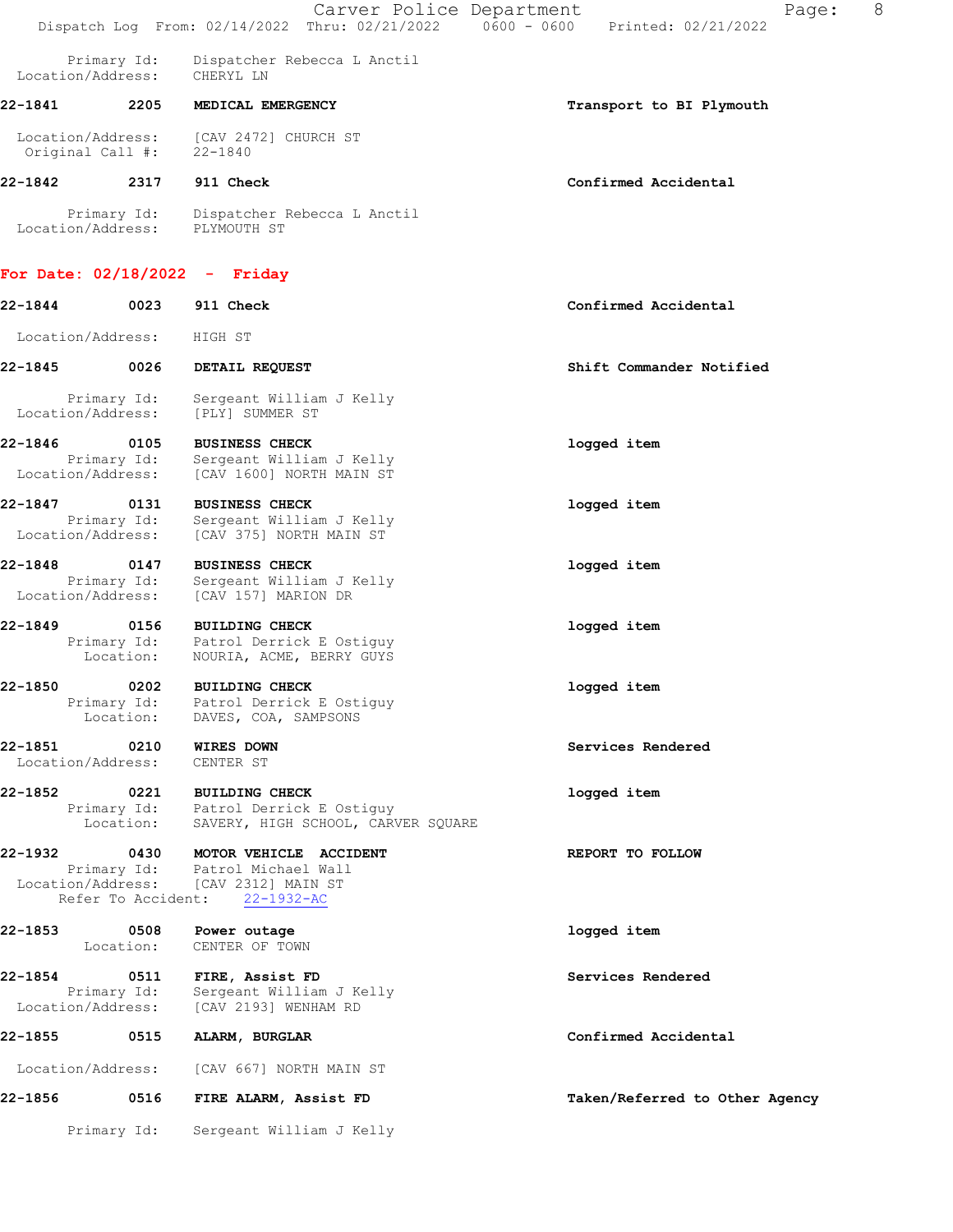|                                   |                             | Carver Police Department                                                                     | 9<br>Page:<br>Dispatch Log From: 02/14/2022 Thru: 02/21/2022   0600 - 0600   Printed: 02/21/2022 |
|-----------------------------------|-----------------------------|----------------------------------------------------------------------------------------------|--------------------------------------------------------------------------------------------------|
| Location/Address:                 |                             | [CAV 387] NORTH MAIN ST                                                                      |                                                                                                  |
| 22-1857<br>Location/Address:      | 0517<br>Primary Id:         | TREE DOWN<br>Sergeant William J Kelly<br>CENTER ST                                           | Services Rendered                                                                                |
| 22-1879                           | 0520                        | <b>SERVE WARRANT</b>                                                                         | Shift Commander Notified                                                                         |
| Location/Address:                 | Primary Id:                 | Sergeant William J Kelly<br>[CAV 1464] CENTER ST                                             |                                                                                                  |
| 22-1858                           | 0526                        | ALARM, BURGLAR                                                                               | Confirmed Accidental                                                                             |
| Location/Address:                 |                             | [CAV 1601] MAIN ST                                                                           |                                                                                                  |
| 22-1859                           | 0527                        | GENERAL INFO                                                                                 | logged item                                                                                      |
| 22-1860                           | 0530                        | ALARM, BURGLAR                                                                               | Building Checked/Secured                                                                         |
| Location/Address:                 | Primary Id:                 | Patrol Derrick E Ostiguy<br>[CAV 1432] MAIN ST                                               |                                                                                                  |
| 22-1862                           | 0532                        | Power outage                                                                                 | Taken/Referred to Other Agency                                                                   |
| Location/Address:                 |                             | [CAV 454] MAIN ST                                                                            |                                                                                                  |
| 22-1864                           | 0540                        | TREE DOWN                                                                                    | Taken/Referred to Other Agency                                                                   |
|                                   | Primary Id:<br>Vicinity of: | Sergeant William J Kelly<br>BUNNY'S RD                                                       |                                                                                                  |
| 22-1865                           | 0545                        | <b>GENERAL INFO</b>                                                                          | logged item                                                                                      |
| 22-1866                           | 0629                        | TREE DOWN                                                                                    | Taken/Referred to Other Agency                                                                   |
| Location/Address:                 |                             | [PLY] CARVER RD                                                                              |                                                                                                  |
| 22-1867                           | 0634<br>Vicinity of:        | <b>ASSIST OTHER AGENCY</b><br>Primary Id: Patrol Joshua J McDermott<br>HOLMES ST + MEADOW ST | Services Rendered                                                                                |
| 22-1868                           | 0635                        | TREE DOWN                                                                                    | Removed Hazard                                                                                   |
| Location/Address:                 |                             | Primary Id: Patrol Joshua J McDermott<br>CROSS ST                                            |                                                                                                  |
| 22-1870 0644<br>Location/Address: |                             | WIRES DOWN<br>Primary Id: Sergeant William J Kelly<br>MEADOW ST                              | Removed Hazard                                                                                   |
| 22-1861 0655<br>Location/Address: |                             | DETAIL REQUEST<br>[CAV 1464] CENTER ST                                                       | logged item                                                                                      |
| 22-1871 0655                      | Primary Id:                 | GENERAL INFO (POLICE)<br>Chief Marc R Duphily                                                | Services Rendered                                                                                |
| 22-1877<br>Location/Address:      | 0656                        | <b>WIRES DOWN</b><br>Primary Id: Sergeant William J Kelly<br>[CAV 1681] MAIN ST              | Services Rendered                                                                                |
| 22-1863<br>Location/Address:      | 0659                        | ASSIST OTHER AGENCY<br>[CAV 2125] WEST ST                                                    | logged item                                                                                      |
| 22-1873 0659                      |                             | FIRE, Assist FD                                                                              | Taken/Referred to Other Agency                                                                   |
| Location/Address:                 |                             | [CAV 2125] WEST ST                                                                           |                                                                                                  |
| 22-1874                           | 0700                        | TREE DOWN<br>Primary Id: Sergeant William J Kelly<br>Vicinity of: [CAV 427] MAIN ST          | Removed Hazard                                                                                   |
| 22-1872                           | 0757                        | <b>THREATS</b>                                                                               | <b>GONE ON ARRIVAL</b>                                                                           |
|                                   |                             |                                                                                              |                                                                                                  |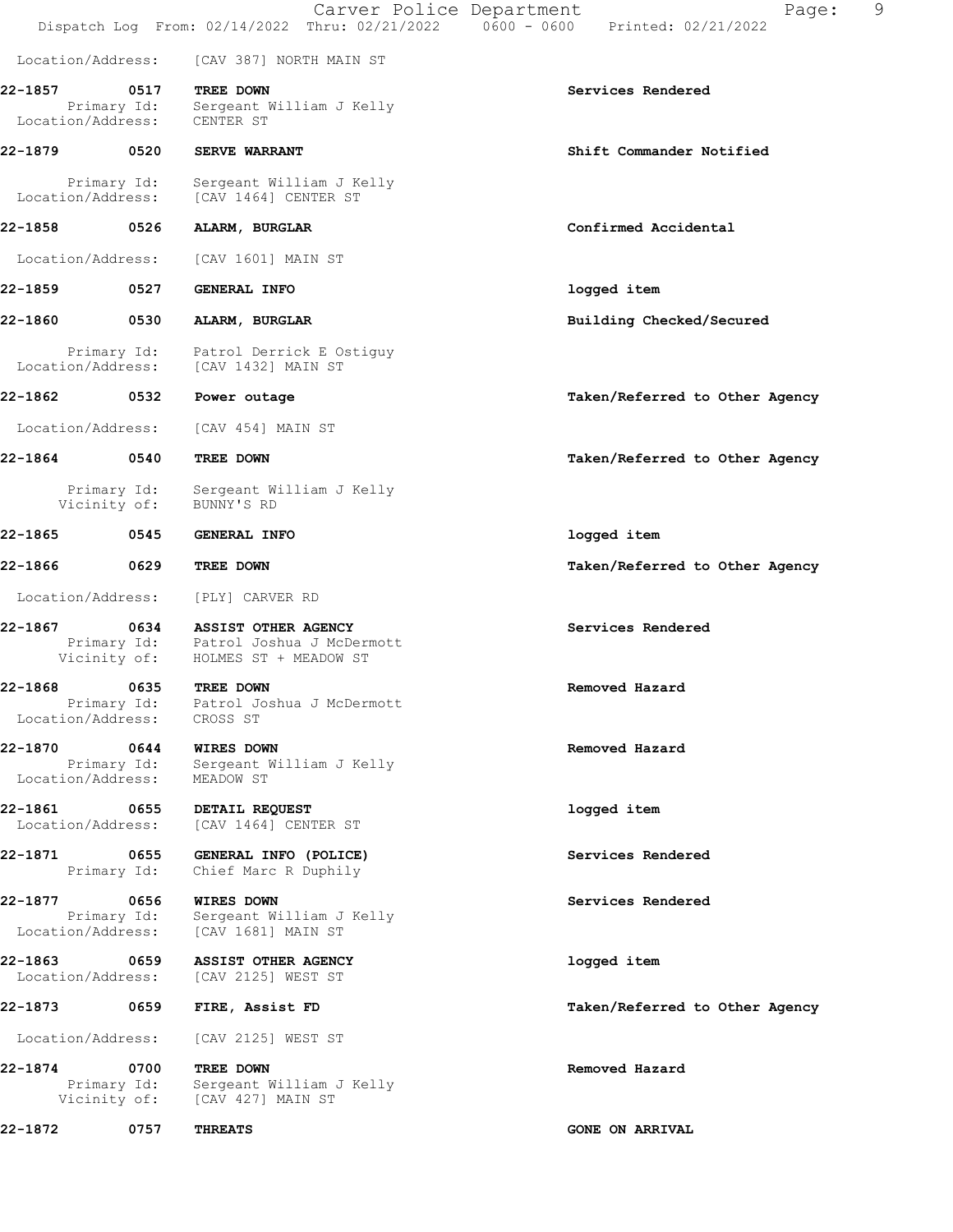|                                           |                     | Carver Police Department                                                                                                                  | Page: $10$<br>Dispatch Log From: 02/14/2022 Thru: 02/21/2022   0600 - 0600   Printed: 02/21/2022 |  |
|-------------------------------------------|---------------------|-------------------------------------------------------------------------------------------------------------------------------------------|--------------------------------------------------------------------------------------------------|--|
|                                           |                     | Primary Id: Patrol Alberto Silva<br>Location/Address: INDIAN ST                                                                           |                                                                                                  |  |
| 22-1878                                   | Refer To Accident:  | 0813 MOTOR VEHICLE ACCIDENT<br>Primary Id: Sergeant Dennis T Rizzuto Jr<br>Location/Address: [CAV 1306] NORTH MAIN ST<br>$22 - 1878 - AC$ | logged item                                                                                      |  |
| 22-1880 0831<br>Location/Address: WEST ST |                     | TREE DOWN<br>Primary Id: Patrol Alberto Silva                                                                                             | Services Rendered                                                                                |  |
| 22-1884 0851                              |                     | <b>GENERAL INFO</b>                                                                                                                       | logged item                                                                                      |  |
| 22-1881<br>Location/Address:              | 0853                | MOTOR VEHICLE DISABLED<br>[CAV 1298] ROCHESTER RD                                                                                         | logged item                                                                                      |  |
| 22-1886                                   | 0854<br>Primary Id: | GENERAL INFO (POLICE)<br>Sergeant Matthew T Rayner                                                                                        | Services Rendered                                                                                |  |
| 22-1885<br>Location/Address:              | 0857                | Transport Prisoner<br>[CAV 1464] CENTER ST                                                                                                | logged item                                                                                      |  |
| 22-1882 0859<br>Location/Address:         |                     | 911 Check<br>PLYMOUTH ST                                                                                                                  | logged item                                                                                      |  |
| 22-1888<br>Location/Address:              | 1009<br>Primary Id: | <b>BUSINESS CHECK</b><br>Sergeant William J Kelly<br>[CAV 29] MAIN ST                                                                     | REPORT TO FOLLOW                                                                                 |  |
| 22-1889 1022                              |                     | ALARM, BURGLAR                                                                                                                            | Confirmed Accidental                                                                             |  |
| Location/Address:                         |                     | [CAV 469] MAIN ST                                                                                                                         |                                                                                                  |  |
| 22-1890<br>Location/Address:              | 1051                | ASSIST OTHER AGENCY<br>[CAV 1464] CENTER ST                                                                                               | logged item                                                                                      |  |
| 22-1891 1119<br>Location/Address:         |                     | DETAIL REQUEST<br>[CAV 1464] CENTER ST                                                                                                    | logged item                                                                                      |  |
| 22-1892                                   | 1137                | MEDICAL EMERGENCY                                                                                                                         | <b>EMS Services Provided</b>                                                                     |  |
| Location/Address:                         |                     | [CAV 2171] TREMONT ST                                                                                                                     |                                                                                                  |  |
| 22-1893<br>Location/Address:              | 1153                | <b>WIRES DOWN</b><br>[CAV 2295] CEDAR DR                                                                                                  | logged item                                                                                      |  |
| 22-1894<br>Location/Address:              | 1212                | MOTOR VEHICLE DISABLED<br>TREMONT ST                                                                                                      | logged item                                                                                      |  |
| 22-1895<br>Location/Address:              | 1228                | DETAIL REQUEST<br>[CAV 1464] CENTER ST                                                                                                    | logged item                                                                                      |  |
| 22-1896                                   | 1233                | 911 Check                                                                                                                                 | Confirmed Accidental                                                                             |  |
| Location/Address:                         |                     | [CAV 1743] CORDWOOD CIR                                                                                                                   |                                                                                                  |  |
| 22-1897<br>Location/Address:              | 1254<br>Primary Id: | <b>BUILDING CHECK</b><br>Patrol Michael Wall<br>[CAV 239] SOUTH MEADOW RD                                                                 | logged item                                                                                      |  |
| 22-1898                                   | 1313                | ALARM, GENERAL                                                                                                                            | logged item                                                                                      |  |
| 22-1899                                   | 1313                | Noise Complaint                                                                                                                           | Confirmed Accidental                                                                             |  |
| Location/Address:                         |                     | [CAV 2752] RICKARD ST                                                                                                                     |                                                                                                  |  |
| 22-1900                                   | 1315<br>Primary Id: | ASSIST CITIZEN<br>Patrol Alberto Silva                                                                                                    | logged item                                                                                      |  |

Location/Address: [CAV 1464] CENTER ST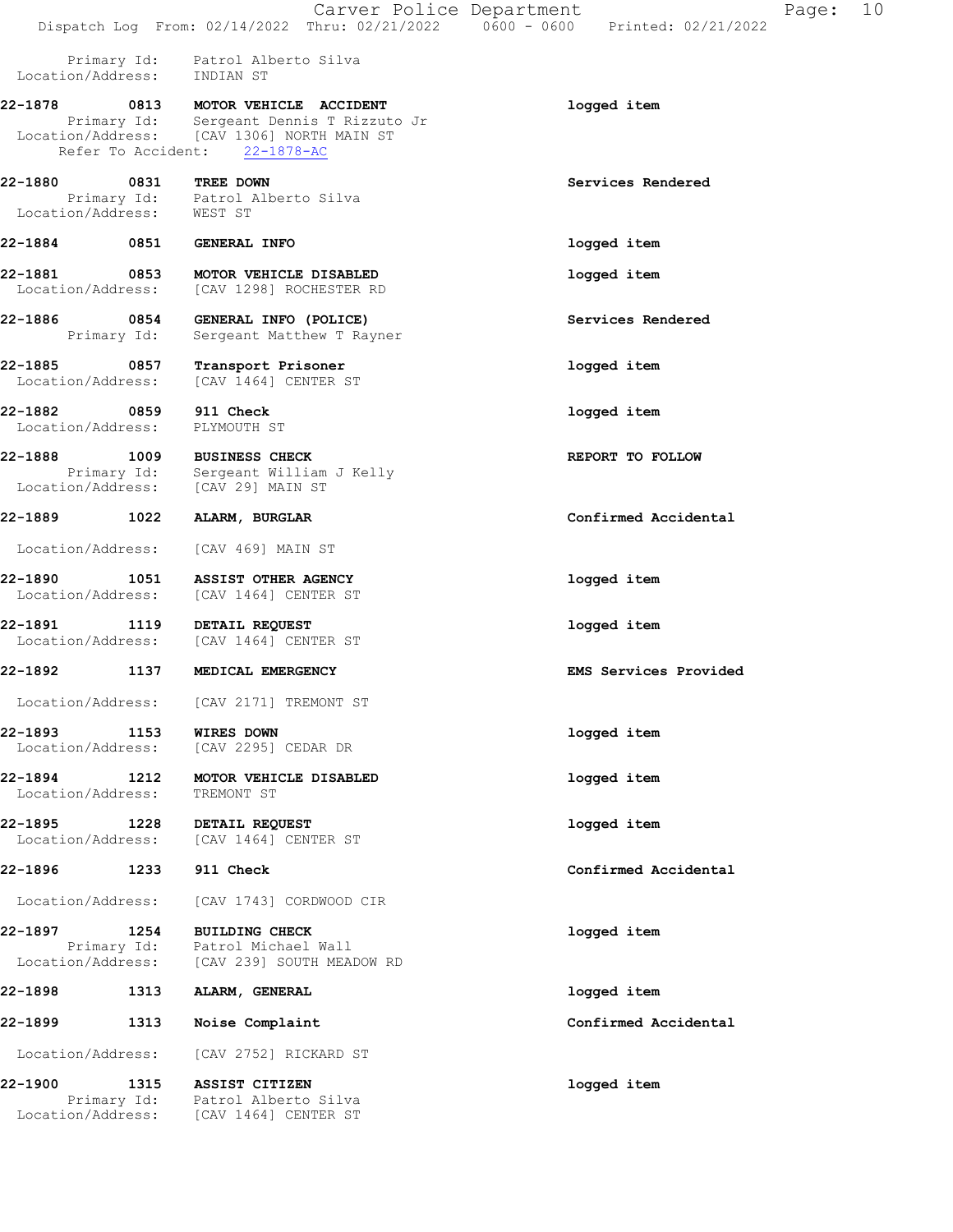Carver Police Department Fage: 11

|                                  |                     | Carvel FOIICE Department<br>Dispatch Log From: 02/14/2022 Thru: 02/21/2022 0600 - 0600 Printed: 02/21/2022 | r a                      |
|----------------------------------|---------------------|------------------------------------------------------------------------------------------------------------|--------------------------|
| 22-1901                          | 1405                | MEDICAL EMERGENCY                                                                                          | Transport to BI Plymouth |
| Location/Address:                | Primary Id: A2 EMS  | [CAV 839] CRYSTAL LAKE DR                                                                                  |                          |
| 22-1902<br>Location/Address:     | 1427<br>Primary Id: | <b>BUILDING CHECK</b><br>Sergeant William J Kelly<br>[CAV 29] MAIN ST                                      | logged item              |
| 22-1903                          | 1440                | MEDICAL EMERGENCY                                                                                          | Transport to BI Plymouth |
| Location/Address:                | Primary Id:         | A1 EMS<br>[CAV 2430] HIGH ST                                                                               |                          |
| 22-1904                          | 1500<br>Primary Id: | <b>FOLLOW-UP</b><br>Detective Joshua T Shaw<br>Location/Address: [CAV 240] FULLER ST                       | Services Rendered        |
| 22-1906 1620                     |                     | ASSIST OTHER AGENCY                                                                                        | Shift Commander Notified |
| Primary Id:<br>Location/Address: |                     | Patrol Lawrence Page<br>FOSDICK RD                                                                         |                          |
| 22-1907 1651                     |                     | ASSIST OTHER AGENCY                                                                                        | Shift Commander Notified |
| Location/Address:                | Primary Id:         | Patrol Lawrence Page<br>MAIN ST                                                                            |                          |
| 22-1908<br>Location/Address:     | 1702<br>Primary Id: | LOW HANGING WIRE<br>Dispatcher Rebecca L Anctil<br>[CAV 2228] WHITE PINE LN                                | logged item              |
| 22-1909                          | 1723                | 911 Check                                                                                                  | Confirmed Accidental     |
| Location/Address:                | Primary Id:         | Patrol Lawrence Page<br>MARKS WAY                                                                          |                          |
| 22-1912                          | 1856<br>Primary Id: | ASSIST OTHER AGENCY<br>Dispatcher Rebecca L Anctil<br>Location/Address: [CAV 2718] CENTER ST               | logged item              |
| For Date: 02/19/2022             |                     | Saturday<br><b>College</b>                                                                                 |                          |
| 22-1915                          | 0014                | GENERAL INFO (POLICE)                                                                                      | logged item              |
| 22-1916                          | 0019                | GENERAL INFO (POLICE)                                                                                      | logged item              |
| 22-1917<br>Location/Address:     | 0105<br>Primary Id: | Plaza Check<br>Patrol Brandon W Rudolph<br>[CAV 138] MAIN ST                                               | Plaza checked            |
| 22-1918                          | 0108                | <b>BUILDING CHECK</b>                                                                                      | Building Checked/Secured |
| Location/Address:                | Primary Id:         | Patrol Joshua J McDermott<br>[CAV 29] MAIN ST                                                              |                          |
| 22-1919                          | 0110                | <b>BUILDING CHECK</b>                                                                                      | Building Checked/Secured |
| Location/Address:                | Primary Id:         | Patrol Joshua J McDermott<br>[CAV 927] MAIN ST                                                             |                          |
| 22-1920                          | 0113                | <b>BUILDING CHECK</b>                                                                                      | Building Checked/Secured |

 Primary Id: Patrol Joshua J McDermott Location/Address: [CAV 1574] NORTH MAIN ST

22-1921 0142 BUILDING CHECK Building Checked/Secured

 Primary Id: Patrol Joshua J McDermott Location/Address: [CAV 325] NORTH MAIN ST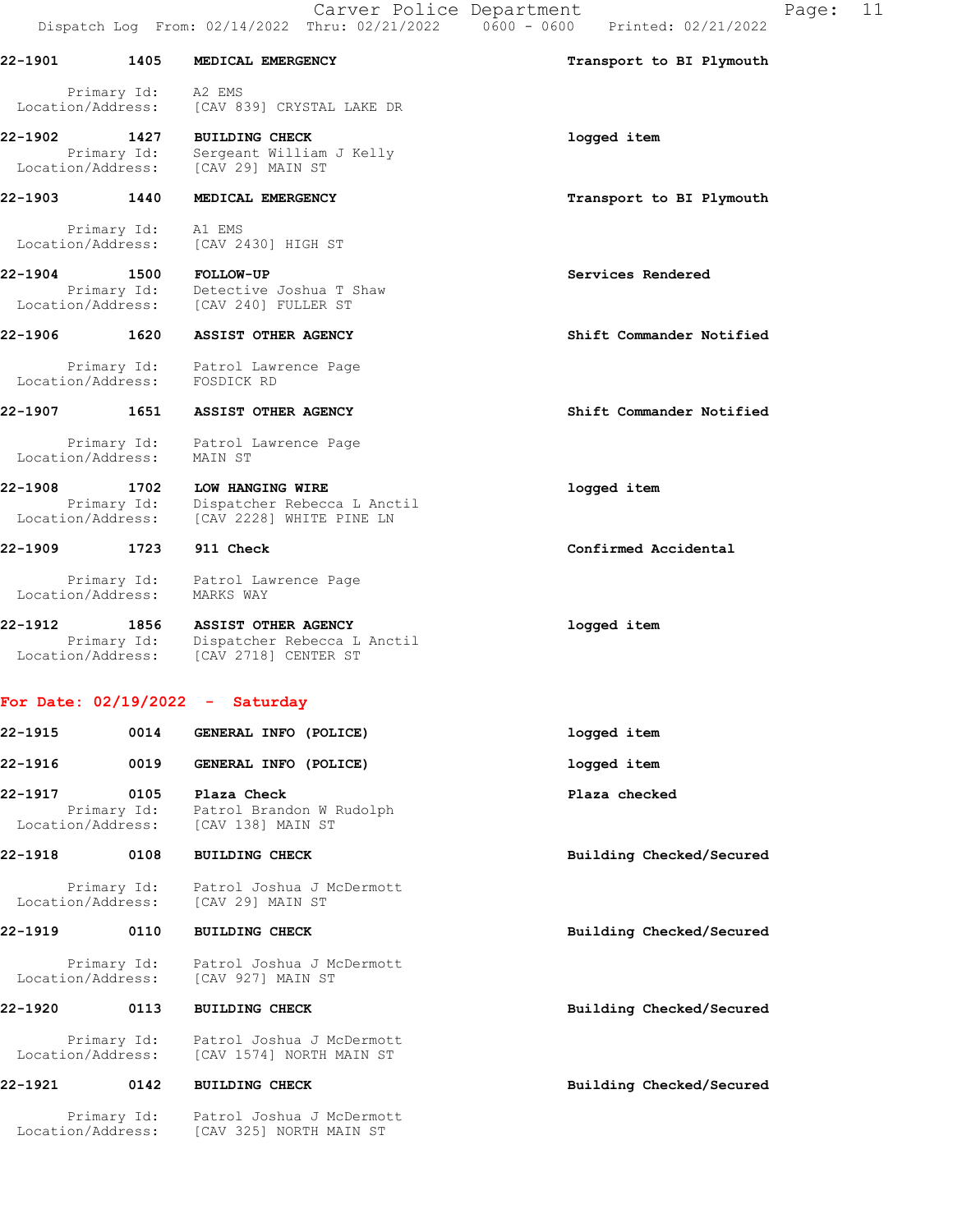Carver Police Department Fage: 12 Dispatch Log From: 02/14/2022 Thru: 02/21/2022 0600 - 0600 Printed: 02/21/2022

22-1922 0143 BUILDING CHECK Building Checked/Secured Primary Id: Patrol Joshua J McDermott Location/Address: [CAV 864] NORTH MAIN ST 22-1923 0145 BUILDING CHECK Building Checked/Secured Primary Id: Patrol Joshua J McDermott Location/Address: [CAV 375] NORTH MAIN ST 22-1924 0219 BUILDING CHECK Building Checked/Secured Primary Id: Patrol Brandon W Rudolph Location/Address: [CAV 1576] TREMONT ST 22-1925 0231 BUILDING CHECK Building Checked/Secured Primary Id: Patrol Brandon W Rudolph Location/Address: [CAV 366] TREMONT ST 22-1927 0911 SUSPICIOUS PERSON VERBAL/SPOKE TO Primary Id: Patrol Michael Wall Vicinity of: [CAV 1656] TREMONT ST 22-1928 1038 BUILDING CHECK Plaza checked Primary Id: Sergeant Glenn E Gillan Location/Address: [CAV 387] NORTH MAIN ST 22-1929 1053 CIVIL MATTER **REPORT TO FOLLOW**  Primary Id: Sergeant Glenn E Gillan Location/Address: CRAIG ST 22-1930 1133 911 Check Neighborhood checked Primary Id: Patrol Michael Wall Location/Address: [CAV 141] NORTH MAIN ST 22-1931 1156 LARCENY /FORGERY/ FRAUD REPORT TO FOLLOW Primary Id: Patrol Michael Wall Location/Address: STONEYBROOK WAY 22-1934 1452 DETAIL REQUEST logged item Primary Id: Dispatcher Rebecca L Anctil Location/Address: SOUTH MAIN ST 22-1935 1459 MOTOR VEHICLE ACCIDENT REPORT TO FOLLOW Primary Id: Patrol Michael Wall Location/Address: [CAV 1966] WAREHAM ST Refer To Accident: 22-1935-AC 22-1936 1523 ANIMAL COMPLAINT Services Rendered Primary Id: ANIMAL CONTROL OFFICER KATHLEEN SEELEY Location/Address: [CAV 338] NORTH MAIN ST 22-1937 1632 FIRE, Assist FD Services Rendered Primary Id: Patrol David Heikkila Location/Address: [CAV 864] NORTH MAIN ST 22-1938 1700 MEDICAL EMERGENCY 1988 1999 Transport to BI Plymouth Primary Id: A2 EMS Location/Address: [CAV 2849] MEADOWBROOK WAY 22-1939 1719 MEDICAL EMERGENCY 1999 No transport, patient refusal Primary Id: Dispatcher Rebecca L Anctil Location/Address: [CAV 2056] JILL MARIE DR 22-1940 1720 MEDICAL EMERGENCY logged item Primary Id: Dispatcher Rebecca L Anctil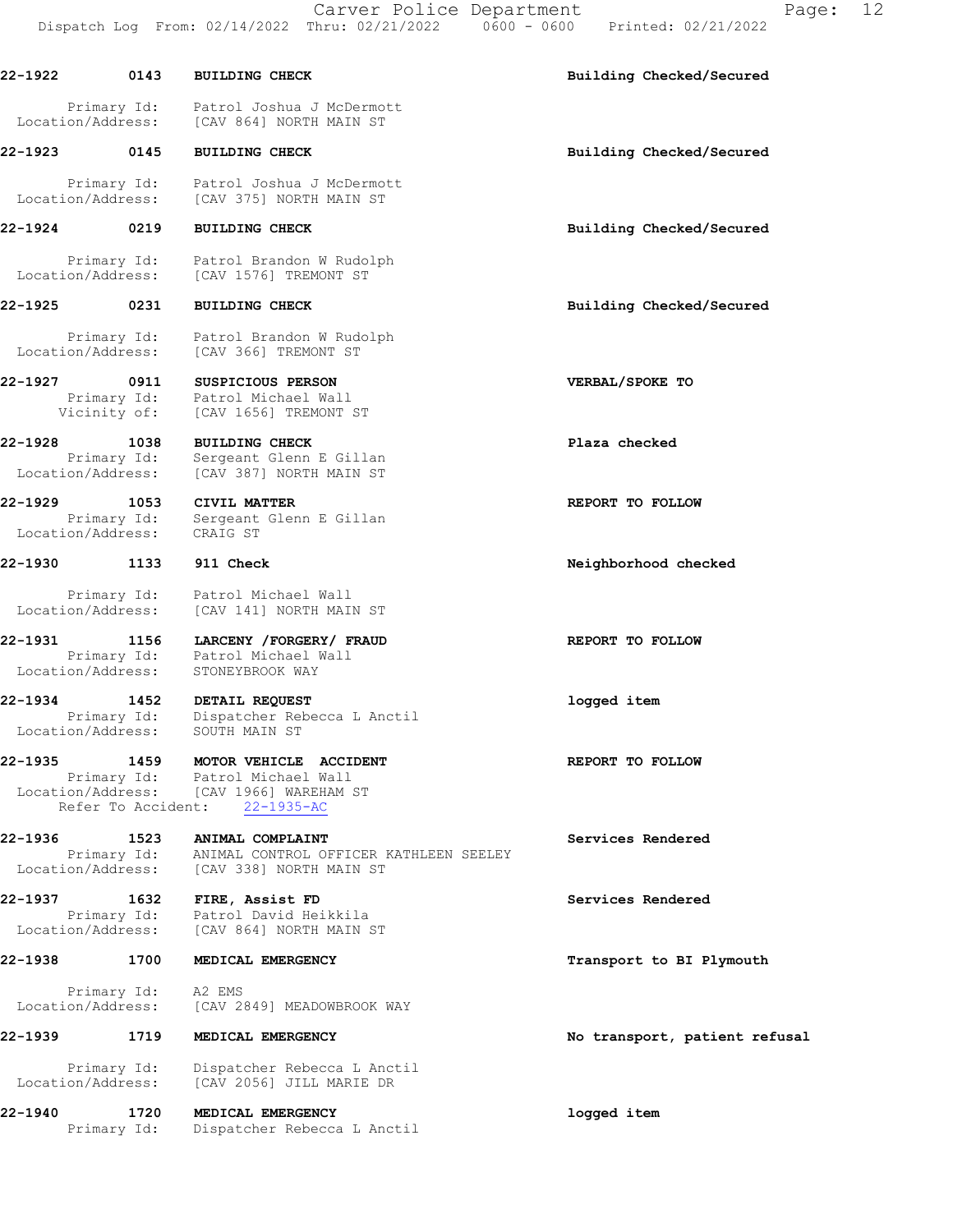|                              |                                  |                                                                                                     | Page:<br>Carver Police Department<br>Dispatch Log From: 02/14/2022 Thru: 02/21/2022 0600 - 0600 Printed: 02/21/2022 | 13 |
|------------------------------|----------------------------------|-----------------------------------------------------------------------------------------------------|---------------------------------------------------------------------------------------------------------------------|----|
|                              | Location/Address:                | [CAV 2056] JILL MARIE DR                                                                            |                                                                                                                     |    |
| 22-1941                      |                                  | 1855 MEDICAL EMERGENCY                                                                              | Transport to BI Plymouth                                                                                            |    |
|                              |                                  | Primary Id: A2 EMS<br>Location/Address: [CAV 2719] SOUTH MEADOW RD                                  |                                                                                                                     |    |
|                              |                                  | For Date: $02/20/2022 -$ Sunday                                                                     |                                                                                                                     |    |
| 22-1942                      | 0007                             | <b>BUILDING CHECK</b><br>Primary Id: Patrol Michael Wall<br>Location/Address: TREMONT ST            | logged item                                                                                                         |    |
| 22-1943                      |                                  | 0014 BUILDING CHECK<br>Primary Id: Patrol Michael Wall<br>Location/Address: [CAV 1576] TREMONT ST   | logged item                                                                                                         |    |
| 22-1945                      | 0017                             | <b>BUILDING CHECK</b><br>Primary Id: Patrol Michael Wall<br>Location/Address: [CAV 1440] TREMONT ST | logged item                                                                                                         |    |
| 22-1946                      | 0021                             | <b>BUILDING CHECK</b>                                                                               | Building Checked/Secured                                                                                            |    |
|                              | Primary Id:<br>Location/Address: | Patrol Joshua J McDermott<br>[CAV 1432] MAIN ST                                                     |                                                                                                                     |    |
| 22-1947<br>Location/Address: | 0023                             | Neighborhood/property check<br>Primary Id: Patrol Michael Wall<br>[CAV 119] LAKEVIEW ST             | logged item                                                                                                         |    |
| 22-1948 0028                 |                                  | <b>BUILDING CHECK</b>                                                                               | Building Checked/Secured                                                                                            |    |
|                              |                                  | Primary Id: Patrol Joshua J McDermott<br>Location/Address: [CAV 157] MARION DR                      |                                                                                                                     |    |
| 22-1949                      | 0030                             | <b>BUILDING CHECK</b>                                                                               | Building Checked/Secured                                                                                            |    |
|                              |                                  | Primary Id: Patrol Joshua J McDermott<br>Location/Address: [CAV 191] COMMERCE WAY                   |                                                                                                                     |    |
| 22-1950<br>Location/Address: | 0031                             | <b>BUILDING CHECK</b><br>Primary Id: Patrol Michael Wall<br>[CAV 479] PINE ST                       | logged item                                                                                                         |    |
| 22-1951                      | 0039<br>Primary Id:              | <b>BUILDING CHECK</b><br>Patrol Michael Wall                                                        | logged item                                                                                                         |    |
|                              | Location/Address:                | [CAV 239] SOUTH MEADOW RD                                                                           |                                                                                                                     |    |
| 22-1952                      | 0043                             | <b>BUILDING CHECK</b>                                                                               | Building Checked/Secured                                                                                            |    |
|                              | Primary Id:<br>Location/Address: | Patrol Joshua J McDermott<br>[CAV 1306] NORTH MAIN ST                                               |                                                                                                                     |    |
| 22-1953                      | 0044                             | <b>BUILDING CHECK</b>                                                                               | Building Checked/Secured                                                                                            |    |
|                              | Primary Id:<br>Location/Address: | Patrol Joshua J McDermott<br>[CAV 514] NORTH MAIN ST                                                |                                                                                                                     |    |
| 22-1954                      | 0044<br>Location/Address:        | <b>BUILDING CHECK</b><br>Primary Id: Patrol Michael Wall<br>[CAV 1591] MAIN ST                      | logged item                                                                                                         |    |
| 22-1955                      | 0048                             | <b>BUILDING CHECK</b>                                                                               | Building Checked/Secured                                                                                            |    |
|                              | Primary Id:<br>Location/Address: | Patrol Joshua J McDermott<br>[CAV 1301] MONTELLO ST                                                 |                                                                                                                     |    |
| 22-1956                      | 0119                             | <b>BUILDING CHECK</b>                                                                               | Building Checked/Secured                                                                                            |    |
|                              |                                  | Primary Id: Patrol Joshua J McDermott                                                               |                                                                                                                     |    |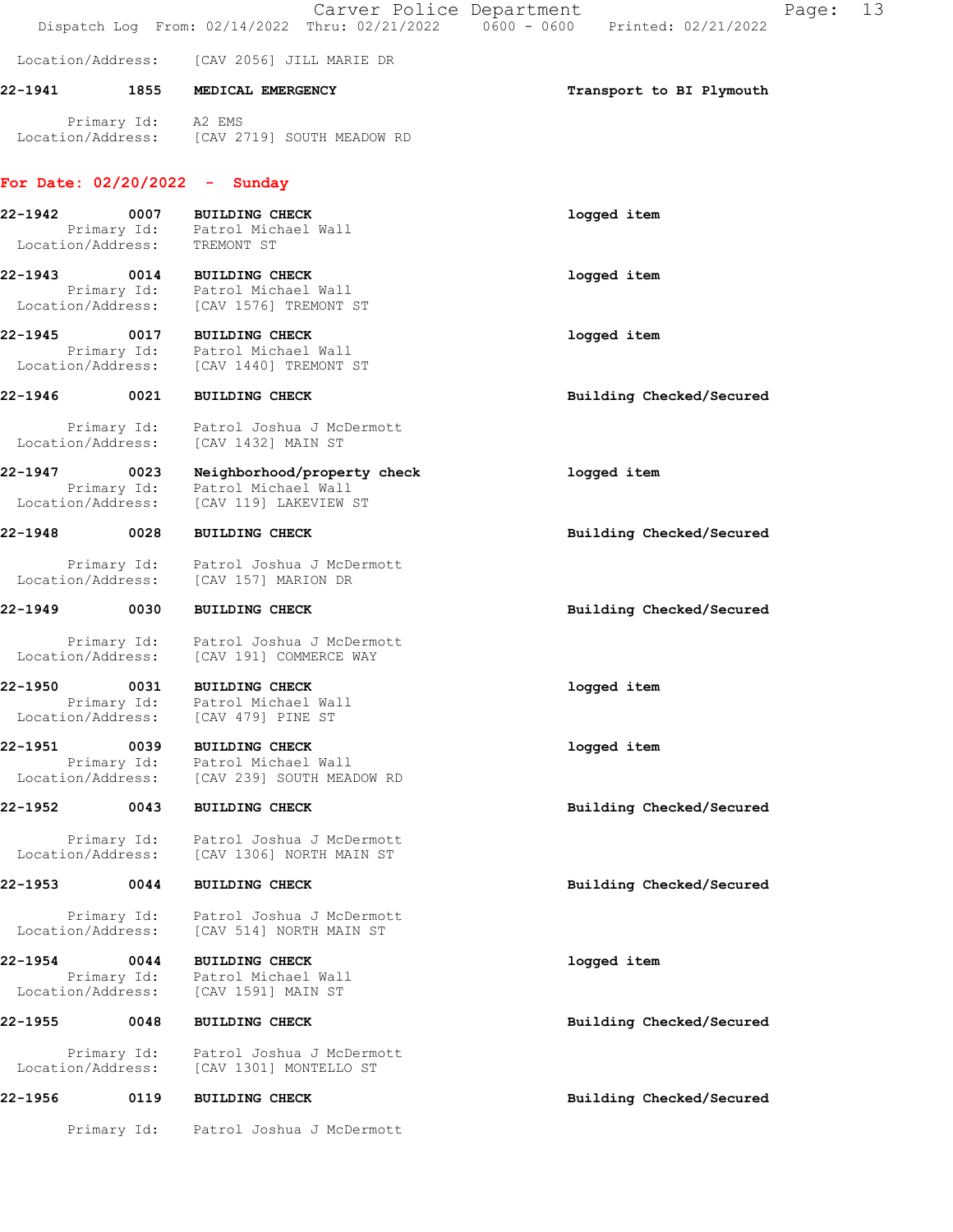Dispatch Log From: 02/14/2022 Thru: 02/21/2022 0600 - 0600 Printed: 02/21/2022 Location/Address: [CAV 1558] MONTELLO ST 22-1957 0125 BUILDING CHECK Building Checked/Secured Primary Id: Patrol Joshua J McDermott Location/Address: [CAV 1600] NORTH MAIN ST 22-1958 0819 MEDICAL EMERGENCY Transport to BI Plymouth Primary Id: A2 EMS Location/Address: [CAV 2391] MAIN ST 22-1959 0838 Serve paper Services Rendered Primary Id: Patrol Michael Wall Location/Address: DAVID RD 22-1960 0840 Serve paper Served in hand Primary Id: Sergeant Glenn E Gillan Location/Address: [CAV 1778] WADE ST 22-1961 0843 911 Check logged item Primary Id: Dispatcher Rebecca L Anctil Location/Address: [CAV 1680] ROCHESTER RD 22-1962 1048 MOTOR VEHICLE STOP **120 CLALL** Citation/Warning Issued Primary Id: Sergeant Glenn E Gillan Location/Address: CENTER ST + MAIN ST Refer To Summons: 22-1962-AR 22-1963 1400 BUILDING CHECK Plaza checked Primary Id: Sergeant Glenn E Gillan Location/Address: [CAV 68] MONTELLO ST 22-1964 1538 MEDICAL EMERGENCY 1988 10 No transport, patient refusal Primary Id: A2 EMS Location/Address: WARD ST EXT 22-1966 1603 SUSPICIOUS MOTOR VEHICLE 22-1966 Unfounded Primary Id: Sergeant Joseph R Ritz Location/Address: [CAV 1574] NORTH MAIN ST 22-1967 1714 ANIMAL COMPLAINT logged item Location/Address: [PLM] WEST ST 22-1968 1930 ANIMAL COMPLAINT logged item Location/Address: [CAV 2441] BEAVER DAM RD 22-1969 1958 911 Check Confirmed Accidental Location/Address: JILL MARIE DR 22-1970 2007 SUSPICIOUS PERSON GONE ON ARRIVAL Primary Id: Patrol David Heikkila Location/Address: GREEN ST 22-1971 2041 ALARM, BURGLAR BURGLAR Building Checked/Secured Primary Id: Patrol David Heikkila Location/Address: [CAV 461] MAIN ST 22-1972 2043 MEDICAL EMERGENCY Transport to BI Plymouth Primary Id: A2 EMS Location/Address: [CAV 2516] MAZZILLI DR 22-1973 2335 BUILDING CHECK Building Checked/Secured Primary Id: Patrol David Heikkila Location/Address: [CAV 461] MAIN ST

Carver Police Department Fage: 14